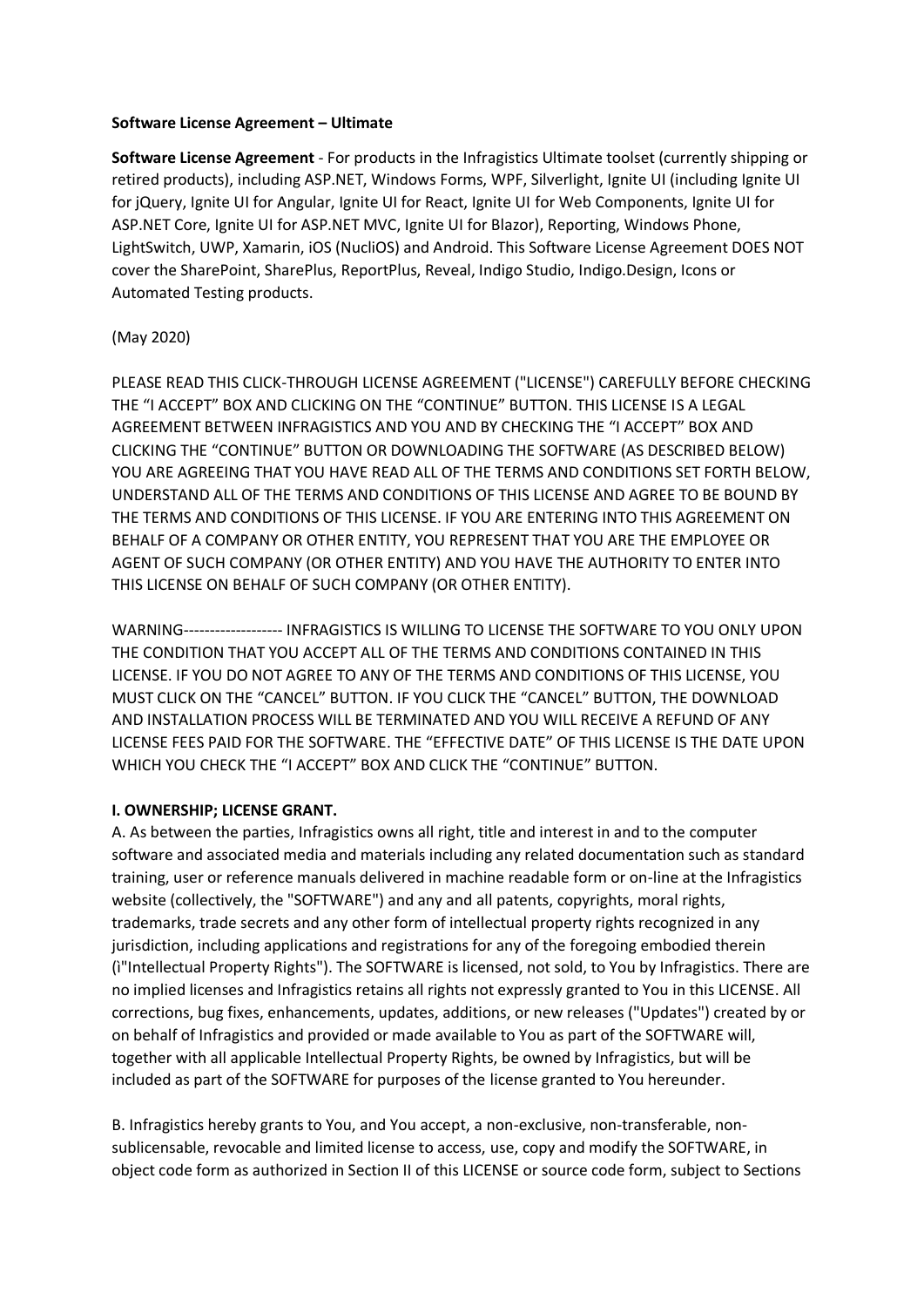II and IV of this LICENSE.

## **II. TRIAL LICENSE; PERMITTED USES.**

A. You may install, copy, and use trial/developer versions of the SOFTWARE solely for the limited purposes of displaying product demonstrations, trials and design time evaluations, and running a product tour, in each case internally for the purposes of performing an evaluation of the SOFTWARE, all in accordance with this LICENSE. All trial/developer versions of the SOFTWARE are subject to the rights, requirements and obligations of this LICENSE.

B. The SOFTWARE is licensed for full use per registered developer, upon payment of the thencurrent per developer license fee, at which time the SOFTWARE may be installed and used on more than one computer or on a network server, as long as the use of the SOFTWARE is limited to the named, registered developer for whom a license fee has been paid.

C. For purposes of both the trial license and full license, the SOFTWARE is in "use" on a computer when it is loaded into temporary memory (e.g., RAM) or installed into permanent memory (e.g., hard disk, CD-ROM, or other storage devise) of that computer. However, installation on a network server for the sole purpose of internal distribution to one or more other computer(s) shall not constitute "use" for which a separate license is required, provided you have a separate license for each computer to which the SOFTWARE is distributed.

D. Solely with respect to the documentation included or otherwise made available as part of the SOFTWARE, You may make a copies (either in hardcopy or electronic form); provided, that such copies shall be for Your internal use only as required to exercise Your rights hereunder and are not to be republished or distributed to any third party.

E. All copies of the SOFTWARE or the included/available documentation made by You or Your registered developers shall include Infragistics copyright, trademark, service mark, and other proprietary notices in the same form and location as the notice appears on the original work.

# **III. PROHIBITED USES.**

A. You may not, nor may any of Your registered developers, without the prior written permission of Infragistics:

• disassemble, decompile or "unlock", decode or otherwise reverse translate or engineer, or attempt in any manner to reconstruct or discover any source code or underlying algorithms of SOFTWARE which is provided in object code form only, or create any derivative works of the SOFTWARE except as expressly permitted in Section IV;

• use, copy, modify or merge copies of the SOFTWARE and any accompanying documents except as permitted in this LICENSE;

• transfer, rent, lease, or sublicense the SOFTWARE;

• distribute the SOFTWARE in a run-time in the context of the Forms Designer Host (including usage of SOFTWARE in context of System.ComponentModel.Design.DesignSurface,

System.ComponentModel.Design.IDesignerHost and

System.ComponentModel.Design.DocumentDesigner);

• separate the computer software programs comprising the SOFTWARE for use by more than one user at a time; or

• distribute the application AppStylist for Windows Forms or AppStylist for ASP.NET

• distribute any of the "Productivity Pack" tooling included in products covered in this license,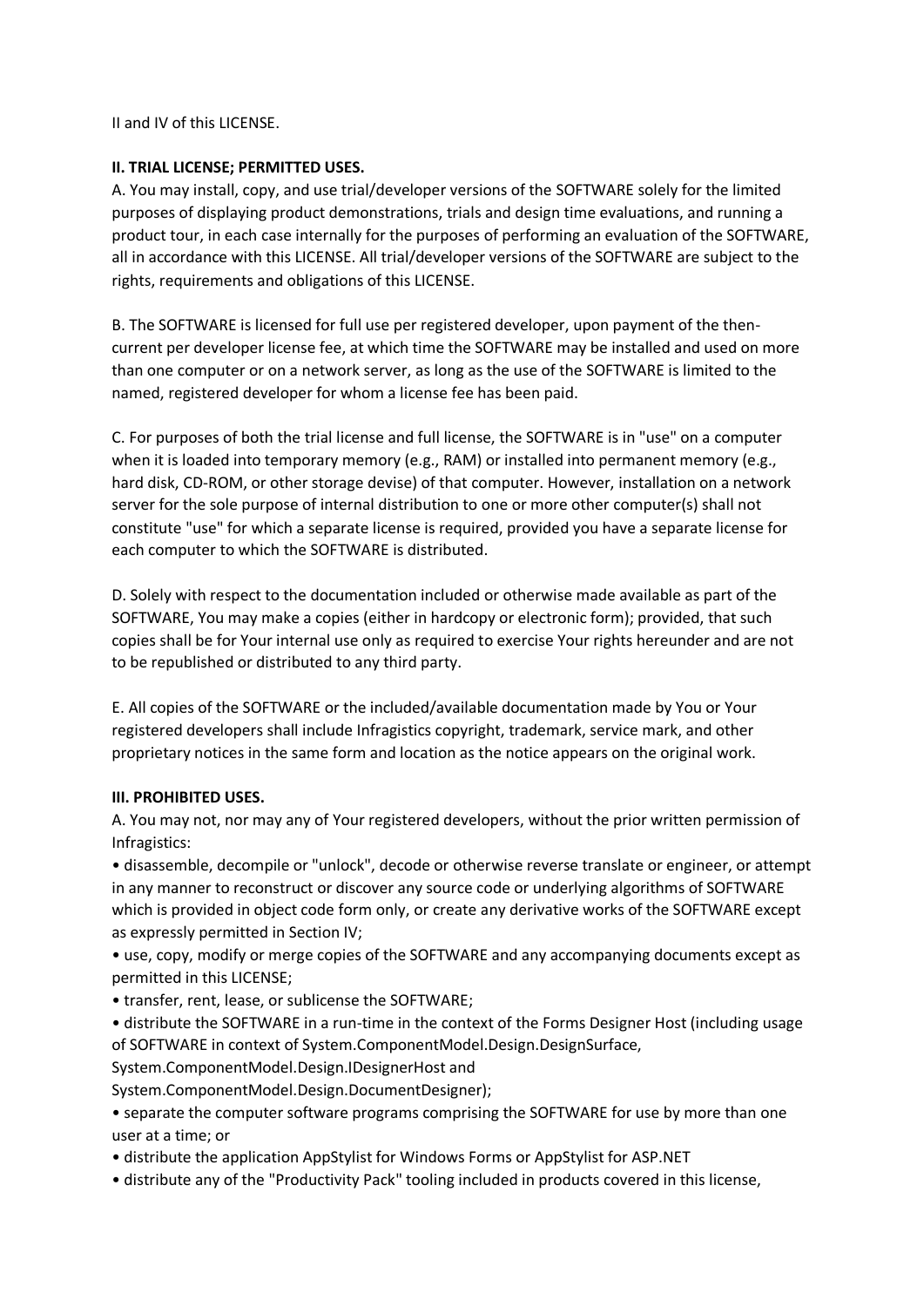including but not limited to AppMap, Infragistics Toolbox, Control Configurators and Item Templates.

## **IV. SOURCE CODE.**

A. Provided You have purchased license rights to the SOFTWARE's source code (the "Source Code"), You or Your registered developer(s) shall be and hereby are granted a non-exclusive, nontransferable, non-sublicensable, revocable and limited license to access, use, copy and modify the Source Code, including the right to may make modifications, enhancements, derivative works and/or extensions ("Modifications") to the SOFTWARE or Source Code utilizing any such Source Code, subject to the terms of this Section IV. If You or Your organization/company license any Source Code, any and all additional licenses for the related SOFTWARE product held by Your organization/company or for Your developers must include (and all respective fees must be paid for) the rights to the respective Source Code.

B. While Infragistics does not claim any ownership rights in applications, frameworks or components developed using the Source Code, in the event You or any of Your developers design, develop or create any Modifications to the SOFTWARE or Source Code, either independently or jointly with Infragistics, such Modifications and all Intellectual Property Rights associated therewith will be the exclusive property of Infragistics. You will, however, be entitled to use such Modifications under the terms set forth in this LICENSE. You and Your developers agree to assign, and hereby assign, to Infragistics the ownership of all such right, title and interests in such Modifications including, without limitation, all Intellectual Property Rights therein and Infragistics shall have the right to obtain and hold same in its own name, without obligation of any kind to You except for the rights granted under this LICENSE. You also agree to, and shall ensure Your developer(s), execute, acknowledge and deliver to Infragistics all documents and do all things Infragistics deems necessary or desirable, at no cost to You or them but at Infragistics expense, to enable Infragistics to obtain and secure its rights to such Modifications anywhere in the world. You agree to secure all necessary rights and obligations from Your employees, consultants or agents in order to satisfy the foregoing obligations. You will not grant, either expressly or impliedly, any rights, title, interest, or licenses to any such Modifications to any third party.

C. You may not distribute the Source Code, or any Modifications to the SOFTWARE or Source Code, in source code form.

D. Under no circumstances may any portion of the source code be distributed, disclosed or otherwise made available to any third party without the express, prior written consent of Infragistics.

E. Under no circumstances may any Source Code be used, in whole or in part, as the basis for creating a product that provides the same, or substantially the same, functionality as any Infragistics product. You will not take any action, or assist or otherwise aid anyone else in taking any action that would limit Infragistics' independent development, sale, assignment, licensing or use of its own software or any modification, enhancement, derivative work and/or extension thereto.

F. YOU UNDERSTAND AND ACKNOWLEDGE THAT SOURCE CODE IS LICENSED AS IS, AND THAT INFRAGISTICS DOES NOT PROVIDE ANY TECHNICAL SUPPORT FOR SOURCE CODE.

### **V. REDISTRIBUTABLE COMPONENTS.**

A. In addition to the license and rights granted in Sections I and II, Infragistics grants you the right to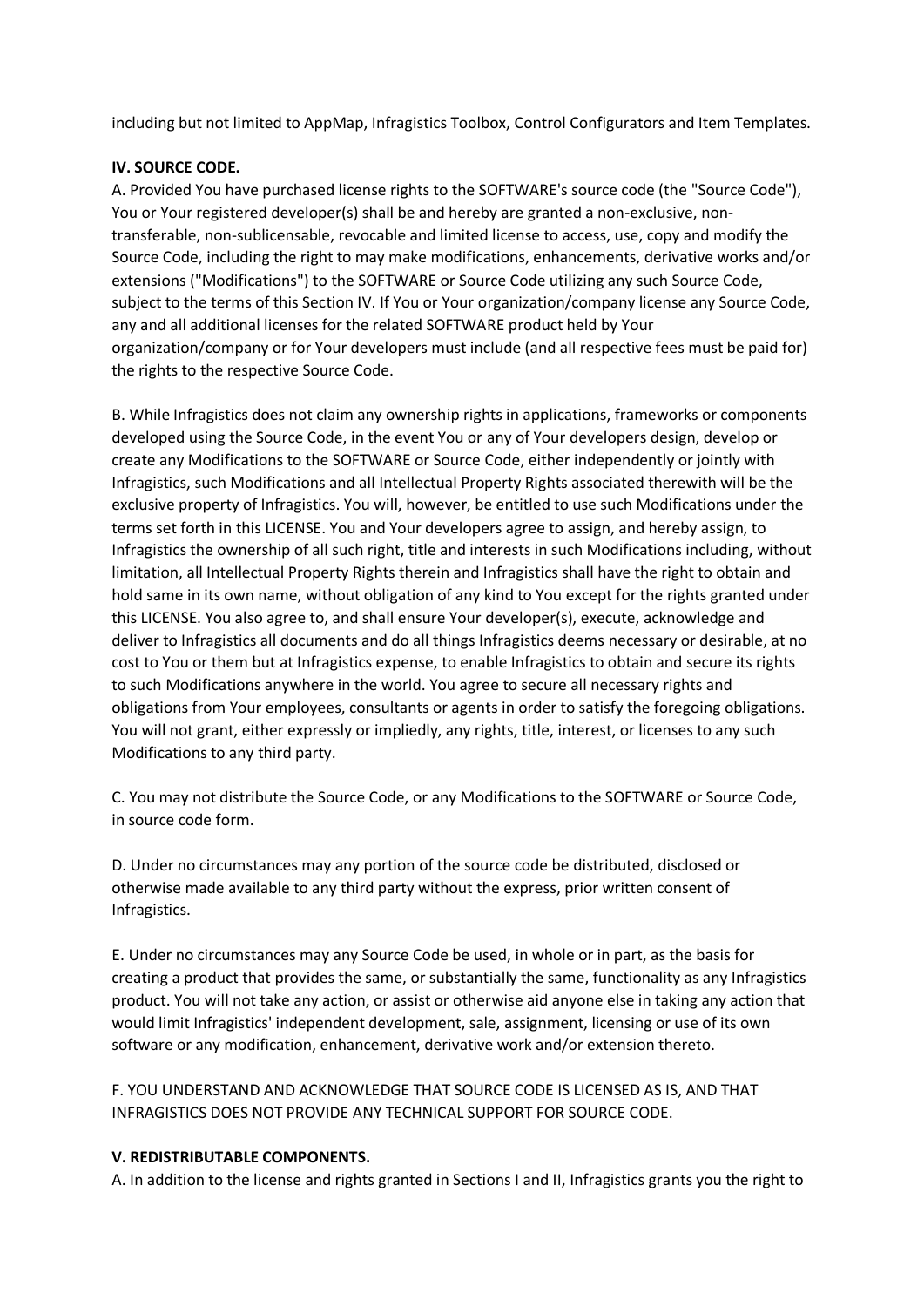use the presentation layer framework portion of the SOFTWARE in electronic format (collectively "PLF") provided:

• You may use the PLF to create your own components, as long as, it is NOT the basis for creating a product that provides the same, or substantially the same, functionality as any Infragistics product; and

• in the event You or any of Your developers design, develop or create any Modifications to the PLF, either independently or jointly with Infragistics, such Modifications and all Intellectual Property Rights associated therewith will be the exclusive property of Infragistics.

You will, however, be entitled to use such Modifications under the terms set forth in this LICENSE. You and Your developers agree to assign, and hereby assign, to Infragistics the ownership of all such right, title and interests in such Modifications to the PLF including, without limitation, all Intellectual Property Rights therein and Infragistics shall have the right to obtain and hold same in its own name, without obligation of any kind to You except for the rights granted under this LICENSE. You also agree to, and shall ensure Your developer(s), execute, acknowledge and deliver to Infragistics all documents and do all things Infragistics deems necessary or desirable, at no cost to You or them but at Infragistics expense, to enable Infragistics to obtain and secure its rights to such Modifications anywhere in the world. You agree to secure all necessary rights and obligations from Your employees, consultants or agents in order to satisfy the foregoing obligations. You will not grant, either expressly or impliedly, any rights, title, interest, or licenses to any such Modifications to any third party.

B. In addition to the license and rights granted in Sections I and II, Infragistics grants You a nonexclusive, royalty-free, revocable and limited license right to reproduce and distribute, in object code form, those portions of the SOFTWARE identified in the documentation as: (i) the VBX and/or OCX controls and/or DLL controls and/or class files and/or jar files; and (ii) REDISTRIBUTABLE DLLs, (collectively the "REDISTRIBUTABLES"); provided that:

• You distribute the REDISTRIBUTABLES in object code form only in conjunction with and as part of your software application product which adds significant and primary functionality;

• You do not use the Infragistics name, logo or trademarks to market your software application product.

C. In addition to the other requirements set forth in this Section V, You hereby agree to indemnify, hold harmless, and defend Infragistics from and against any and all liabilities, damages, losses, costs and expenses (including reasonable attorneys' fees) arising from or related to any claim, action, proceeding or allegation that arises or results, either directly or indirectly, from: (i) Your use and the use by Your employees, consultants and agents of the SOFTWARE; (ii) any breach by YOU or them of the terms of this LICENSE; and (iii) the use and distribution of any of Your software application product(s) or components.

### **VI. U.S. EXPORT REGULATIONS.**

U.S. law prohibits Infragistics, its licensees and resellers from exporting its products to, or supporting customers or resellers in, certain countries. For specific questions regarding export regulations, please visit the Bureau of Industry and Security web site at http://www.bis.doc.gov

The SOFTWARE and the underlying information and technology may not be downloaded or otherwise exported or re-exported (i) into (or to a national or resident of) Cuba, Iraq, Libya, North Korea, Iran, Syria or any other country to which the U.S. has embargoed goods; or (ii) to anyone on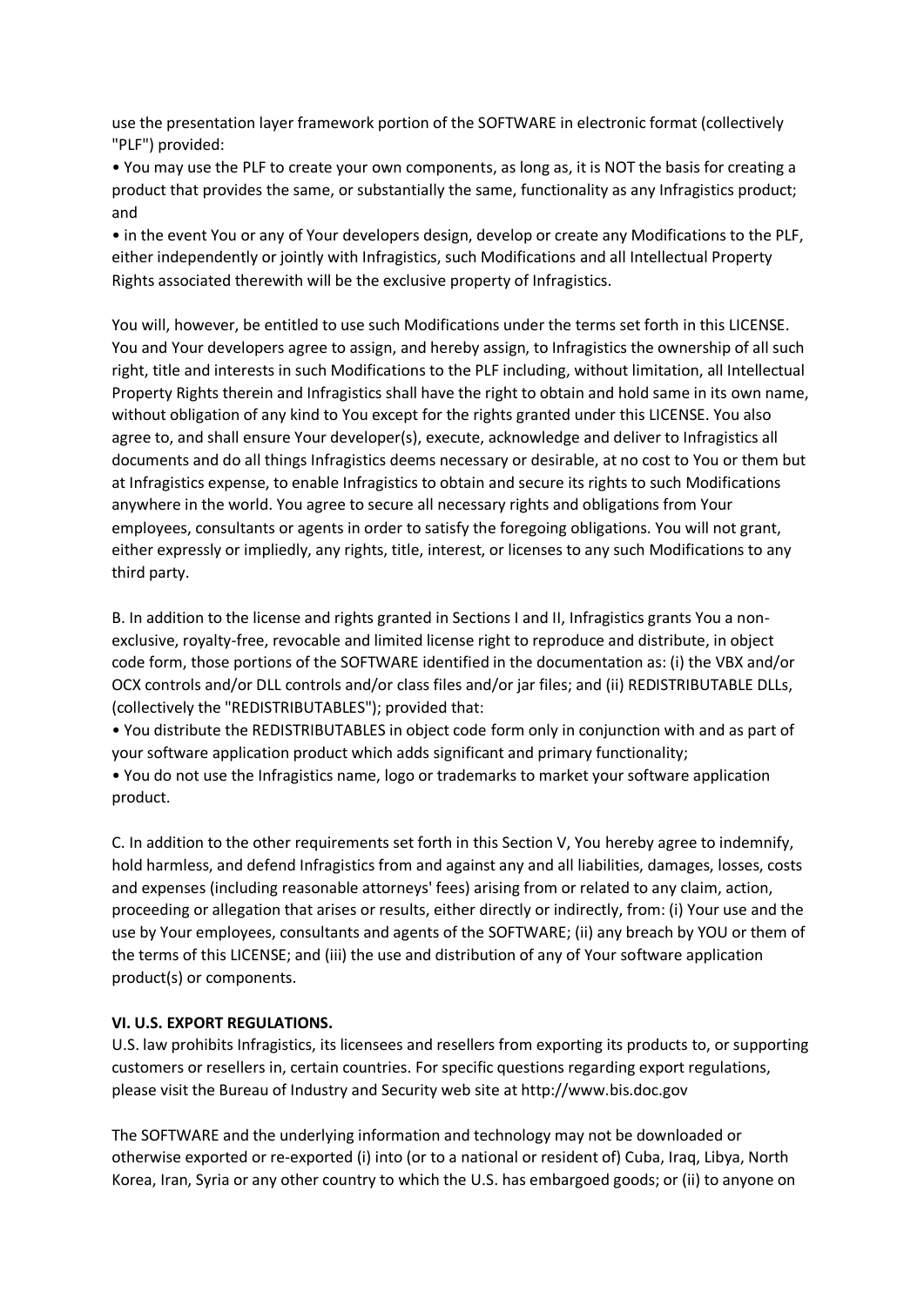the U.S. Treasury Department's list of Specially Designated Nationals or the U.S. Commerce Department's Table of Deny Orders. By downloading or using the SOFTWARE, You are agreeing to the foregoing and You represent and warrant that You are not located in, under the control of, or a national or resident of any such country or on any such list.

Infragistics Ultimate, Infragistics Professional, Infragistics for Windows Forms, Infragistics for WPF, Infragistics for ASP.NET and Ignite UI from version 14.1 and above, are self-classified with an ECCN of 5D992.c under EAR 740.17(b)(1), an Authorization Type of MMKT ("Mass Market") and an Export Registration Number (ERN) of R112092. These products encrypt Microsoft Excel documents using the .NET Framework Cryptography APIs as described in "2.3.4 ECMA-376 Document Encryption" of the document known as "[MS-OFFCRYPTO]: Office Document Cryptography Structure" which can be found at https://msdn.microsoft.com/en-us/library/vs/alm/cc313071(v=office.12).aspx. The rest of Infragistics products have an ECCN of EAR99.

### **VII. OSM MAP DATA USAGE.**

All OSM Map Data is licensed for use under and subject to the terms of the Creative Commons Attribution 2.0 License ("CC-BY-SA 2.0 License") found at

http://creativecommons.org/licenses/by/2.0/. BEFORE USING THE OSM DATA IN CONJUNCTION WITH YOUR APPLICATION, YOU SHOULD CAREFULLY READ AND UNDERSTAND THE CC-BY-SA 2.0 LICENSE.

### **VIII. ACADEMIC LICENSE ELIGIBILITY REQUIREMENTS.**

Infragistics offers qualified educational institutions or organizations and eligible academic end users the ability to buy educational licenses of Infragistics products for educational instruction purposes. Educational versions of Infragistics products can not be used for any commercial purpose. Programs and prices are subject to change without notice. Please contact us for eligibility requirements or if you have any other questions about the Infragistics Education Program, e-mail us at: Academics@infragistics.com.

### **IX. TERM;TERMINATION.**

A. The term of this LICENSE will commence on the Effective Date and will remain in effect in perpetuity, unless otherwise terminated in accordance with this Section IX.

B. You may voluntarily terminate this LICENSE at any time by deleting all copies of the SOFTWARE. Infragistics credit policy is available upon request.

C. This LICENSE and your right to use the SOFTWARE will terminate immediately without notice from Infragistics if You fail to comply with the terms and conditions of this LICENSE. This is in addition to and not in lieu of any criminal, civil or other remedies available to Infragistics.

D. Upon any termination of this LICENSE, all rights granted to You in the SOFTWARE and under this LICENSE will immediately cease. You agree to destroy the SOFTWARE (including all accompanying documentation) and all copies thereof in any form.

In addition to this Section IX, the following Sections will survive any termination or of this LICENSE: I.A, III, IV.B. V, X, XII, XIII and XV.

# **X. CONFIDENTIALITY.**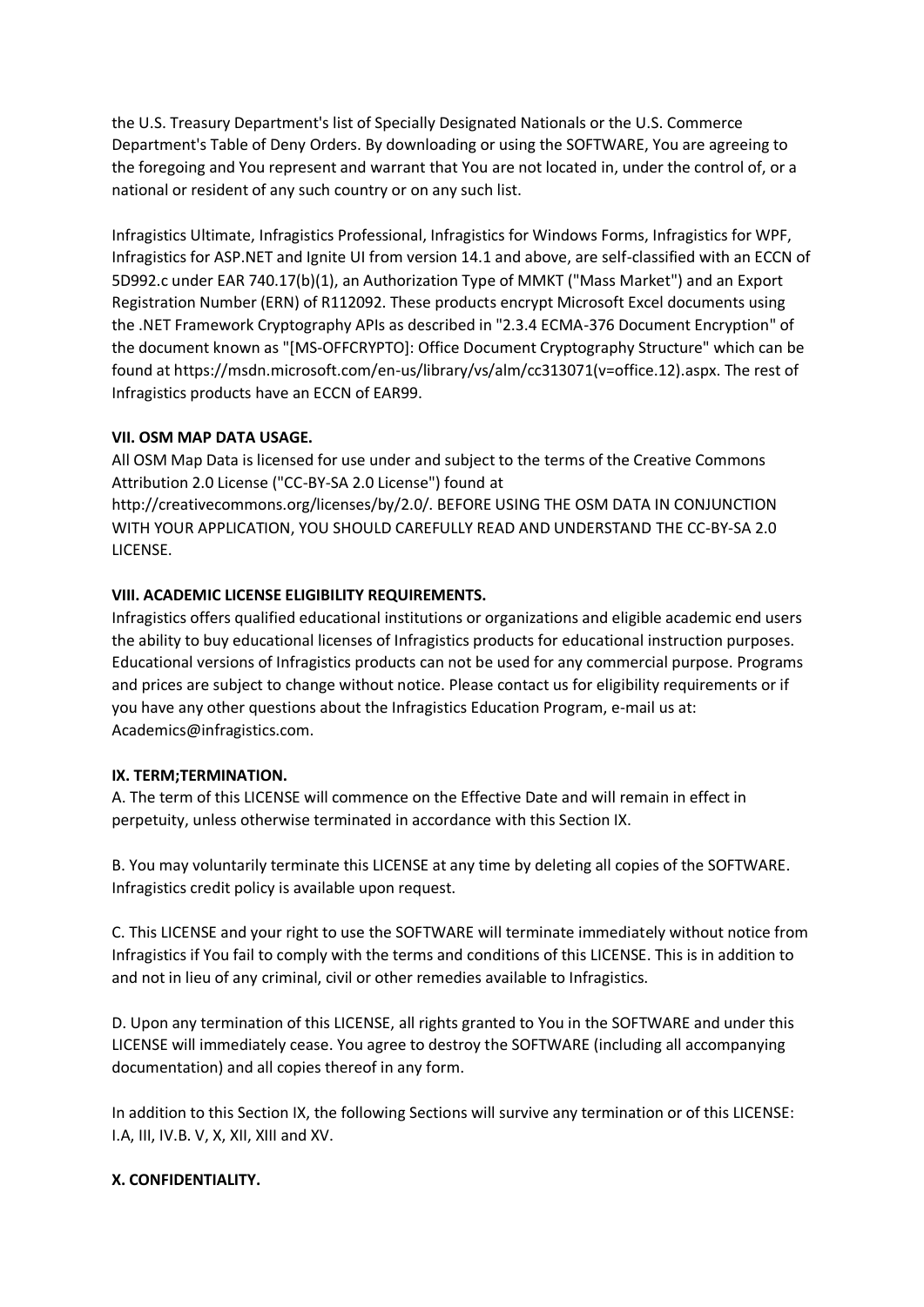You acknowledge and agree that the SOFTWARE provided to you pursuant to this LICENSE, as well as any Source Code, Updates and Modifications thereto contain trade secrets, know-how and other confidential and proprietary information including, without limitation, the concepts, techniques, ideas, algorithms, methods, and structure and design elements embodied and expressed in any computer programs or modules included in the SOFTWARE, as well as the structure, sequence and organization of such programs or modules ("Confidential Information") that is the exclusive property of Infragistics, the development of which required the expenditure of considerable time and money by Infragistics. You further acknowledge that any disclosure to third parties of the Confidential Information may cause immediate and irreparable harm to Infragistics.

You agree to maintain in confidence the SOFTWARE, Source Code, any Updates and Modifications as well as all Confidential Information by using at least the same physical and other security measures as you use for your own confidential technical information and documentation, but in no event less that a commercially reasonable standard of care. You further agree not to disclose the SOFTWARE, Source Code, any Updates and Modifications and the Confidential Information to anyone other than Your employees or contractors who have a need to know or obtain access to such Confidential Information in order to support your authorized use of the SOFTWARE and who are bound to protect the SOFTWARE, Source Code, any Updates and Modifications and such Confidential Information against any other use or disclosure. You shall be fully responsible for Your employees' or consultants' compliance with this Section X. These obligations shall not apply to any portion of the SOFTWARE, Source Code, any Updates and Modifications or Confidential Information which is: (i) generally available to the public, or (ii) independently developed by You without reliance on the Confidential Information, or (iii) approved in writing for release by Infragistics without restriction.

# **XI. U.S. GOVERNMENT RESTRICTED RIGHTS.**

If You are acquiring the SOFTWARE on behalf of any unit or agency of the United States Government (collectively, the "Government"), the following provisions apply. The Government agrees: (i) if supplied to the Department of Defense (DoD), the SOFTWARE is "Commercial Computer Software" and the Government acquires the SOFTWARE with "restricted rights," as defined in Clause 252.227- 7013(c)(1) of the DFARS; (ii) if the SOFTWARE is supplied to any other Government unit or agency, the Government's rights in the SOFTWARE are defined in Clause 52.227-19(c)(2) of the FAR; but if the SOFTWARE is supplied to NASA, the Government's rights are defined in Clause 18-52.227-86(d) of the NASA supplement to the FAR. Manufacturer is Infragistics, Inc., 2 Commerce Drive, Cranbury, NJ 08512.

# **XII. LIMITED WARRANTY.**

A. You represent, warrant and covenant that: (i) all of Your employees and consultants will abide by the terms of this Agreement; and (ii) You will comply with all applicable laws, regulations, rules, orders and other requirements, now or hereafter in effect, of any applicable governmental authority, in its performance of this LICENSE. Notwithstanding any terms to the contrary in this LICENSE, You will remain responsible for acts or omissions of all employees or consultants of Yours to the same extent as if such acts or omissions were undertaken by You. You assume responsibility for the selection of the SOFTWARE to achieve your intended results, and for the installation, use, and results obtained from the SOFTWARE.

B. Except with respect to REDISTRIBUTABLES and Source Code, which are provided "AS IS," without warranty of any kind, Infragistics warrants that the SOFTWARE will perform substantially in accordance with its accompanying documentation for a period of thirty (30) days from the Effective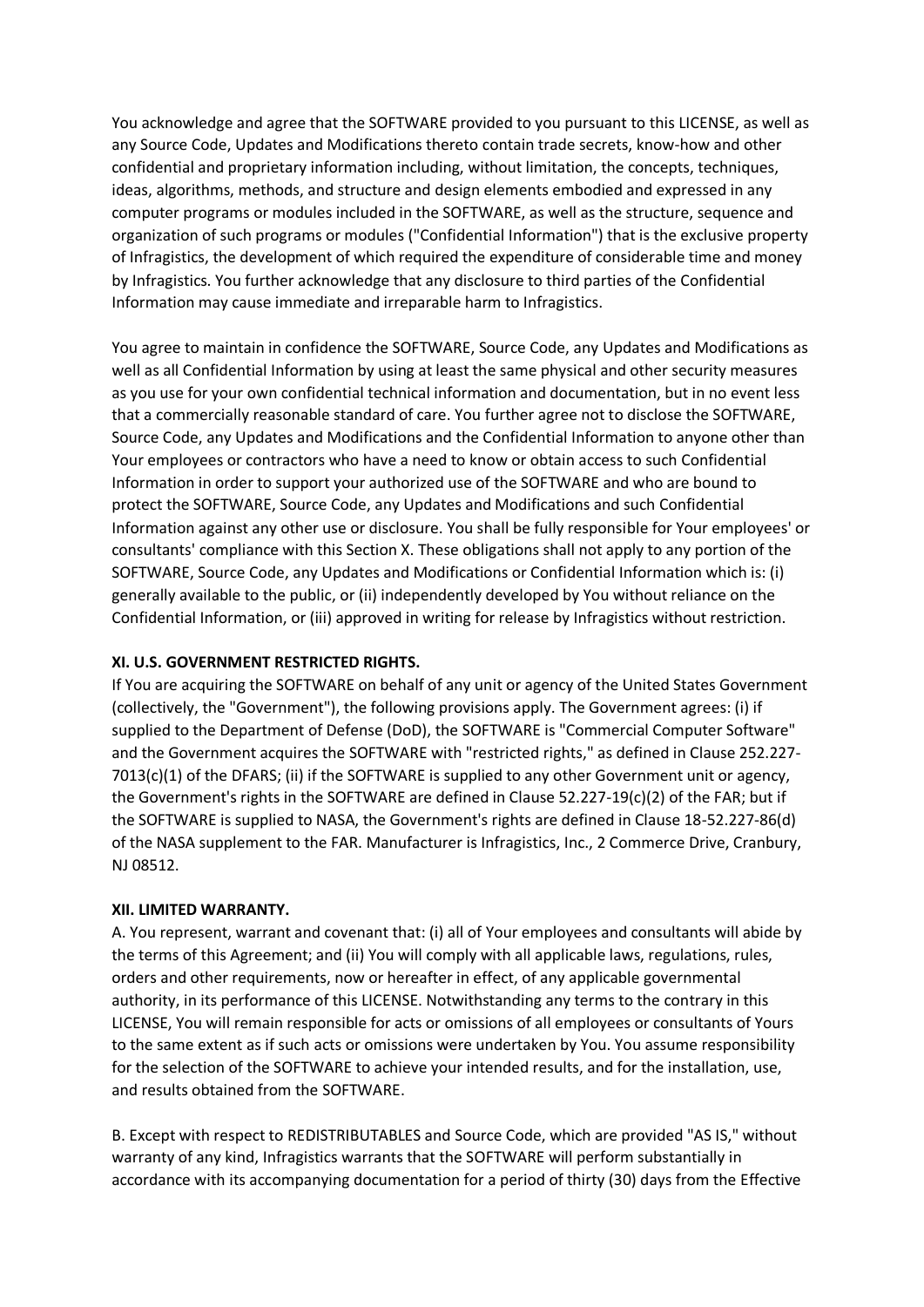Date. INFRAGISTICS DOES NOT PROVIDE ANY TECHNICAL SUPPORT FOR SOURCE CODE.

C. Except as set forth in Section XII.B, the SOFTWARE IS PROVIDED ON AN "AS IS" OR "AS AVAILABLE" BASIS WITHOUT ANY REPRESENTATIONS, WARRANTIES, COVENANTS OR CONDITIONS OF ANY KIND. INFRAGISTICS AND ITS LICENSORS AND/OR SUPPLIERS DO NOT WARRANT THAT ANY OF THE SOFTWARE WILL BE FREE FROM BUGS, ERRORS, OR OMISSIONS. INFRAGISTICS AND ITS LICENSORS/SUPPLIERS DISCLAIM ANY AND ALL OTHER WARRANTIES AND REPRESENTATIONS (EXPRESS OR IMPLIED, ORAL OR WRITTEN) WITH RESPECT TO THE SOFTWARE WHETHER ALLEGED TO ARISE BY OPERATION OF LAW, BY REASON OF CUSTOM OR USAGE IN THE TRADE, BY COURSE OF DEALING OR OTHERWISE, INCLUDING ANY AND ALL (i) WARRANTIES OF MERCHANTABILITY, (ii) WARRANTIES OF FITNESS OR SUITABILITY FOR ANY PURPOSE (WHETHER OR NOT INFRAGISTICS KNOWS, HAS REASON TO KNOW, HAS BEEN ADVISED, OR IS OTHERWISE AWARE OF ANY SUCH PURPOSE), OR (III) WARRANTIES OF NONINFRINGEMENT OR CONDITION OF TITLE. YOU ACKNOWLEDGE AND AGREE THAT YOU HAVE RELIED ON NO SUCH WARRANTIES.

### **XIII. LIMITATION OF LIABILITIES.**

A. Infragistics and its licensors'/suppliers' entire liability, in contract, tort or otherwise, and your exclusive remedy under the performance warranty set forth in Section XII.B, shall be, at Infragistics option, either: (i) return of the purchase price paid, or (ii) repair or replacement of the defective SOFTWARE. This limited warranty is void if failure of the SOFTWARE has resulted from accident, abuse, or misapplication. Any replacement SOFTWARE will be warranted for the remainder of the original thirty (30) day period.

B. Infragistics total, aggregate liability, whether in contract, tort, or otherwise, arising out of Your use or the use of Your employees or consultants of, or in connection with, the SOFTWARE, or otherwise under this LICENSE, shall in no event exceed the amount of the license fee paid or payable by You to Infragistics, if any, under this LICENSE. MULTIPLE CLAIMS WILL NOT EXPAND THIS LIMITATION

C. IN NO EVENT SHALL INFRAGISTICS OR ITS SUPPLIERS BE LIABLE TO YOUR OR ANY THIRD PARTY FOR ANY SPECIAL, INCIDENTAL, INDIRECT, OR CONSEQUENTIAL DAMAGES WHATSOEVER (INCLUDING, WITHOUT LIMITATION, DAMAGES FOR LOSS OF BUSINESS PROFITS, BUSINESS INTERRUPTION, LOSS OF BUSINESS INFORMATION, LOSS OF USE, LOSS OF REVENUE, LOSS OF GOODWILL, OR ANY OTHER LOSS) ARISING OUT OF THE USE OF OR INABILITY TO USE THE SOFTWARE, OR IN CONNECTION WITH THIS LICENSE, REGARDLESS OF THE FORM OF ACTION, WHETHER IN CONTRACT, TORT, STRICT LIABILITY OR OTHERWISE, EVEN IF INFRAGISTICS HAS BEEN ADVISED OR IS OTHERWISE AWARE OF THE POSSIBILITY OF SUCH DAMAGES.

D. Some states and jurisdictions do not allow the exclusion or limitation of liability for consequential or incidental damages, or the exclusion of implied warranties, so the limitations in Sections XIII.B and XIII.C may not apply to you.

# **XIV. THIRD PARTY COMPONENTS, USAGE & RESTRICTIONS.**

A. The SOFTWARE may include certain third party components ("MS-PL Components") licensed under the Microsoft Permissive License ("MS-PL"). A list of included MS-PL Components and their respective licenses shall be provided upon request.

To the extent required by the MS-PL, the terms of such license will apply in lieu of the terms of this Agreement, and Infragistics, Inc. hereby represents and warrants that the license granted to such MS-PL Components will be no less broad than the license granted in this Agreement. To the extent